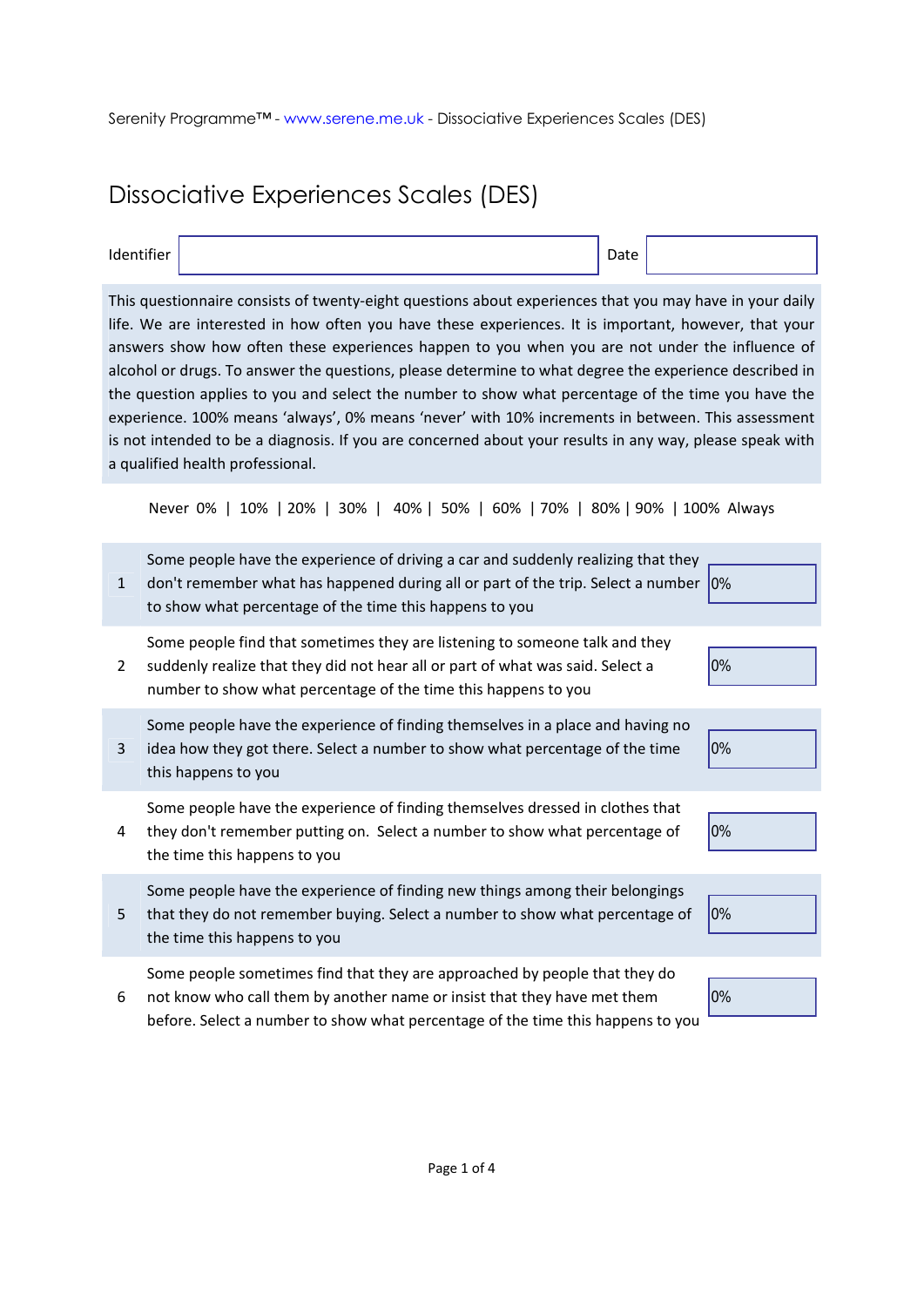Serenity Programme™ - www.serene.me.uk - Dissociative Experiences Scales (DES)

| $\overline{7}$ | Some people sometimes have the experience of feeling as though they are<br>standing next to themselves or watching themselves do something as if they were<br>looking at another person. Select a number to show what percentage of the time<br>this happens to you | 0% |
|----------------|---------------------------------------------------------------------------------------------------------------------------------------------------------------------------------------------------------------------------------------------------------------------|----|
| 8              | Some people are told that they sometimes do not recognize friends or family<br>members. Select a number to show what percentage of the time this happens to<br>you                                                                                                  | 0% |
| 9              | Some people find that they have no memory for some important events in their<br>lives (for example, a wedding or graduation). Select a number to show what<br>percentage of the time this happens to you                                                            | 0% |
| 10             | Some people have the experience of being accused of lying when they do not<br>think that they have lied. Select a number to show what percentage of the time<br>this happens to you                                                                                 | 0% |
| 11             | Some people have the experience of looking in a mirror and not recognizing<br>themselves. Select a number to show what percentage of the time this happens<br>to you                                                                                                | 0% |
| 12             | Some people sometimes have the experience of feeling that other people,<br>objects, and the world around them are not real. Select a number to show what<br>percentage of the time this happens to you                                                              | 0% |
| 13             | Some people sometimes have the experience of feeling that their body does not<br>belong to them. Select a number to show what percentage of the time this<br>happens to you                                                                                         | 0% |
| 14             | Some people have the experience of sometimes remembering a past event so<br>vividly that they feel as if they were reliving that event. Select a number to show<br>what percentage of the time this happens to you                                                  | 0% |
| 15             | Some people have the experience of not being sure whether things that they<br>remember happening really did happen or whether they just dreamed them.<br>Select a number to show what percentage of the time this happens to you                                    | 0% |
| 16             | Some people have the experience of being in a familiar place but finding it<br>strange and unfamiliar. Select a number to show what percentage of the time this<br>happens to you                                                                                   | 0% |
| 17             | Some people find that when they are watching television or a movie they become<br>so absorbed in the story that they are unaware of other events happening around<br>them. Select a number to show what percentage of the time this happens to you                  | 0% |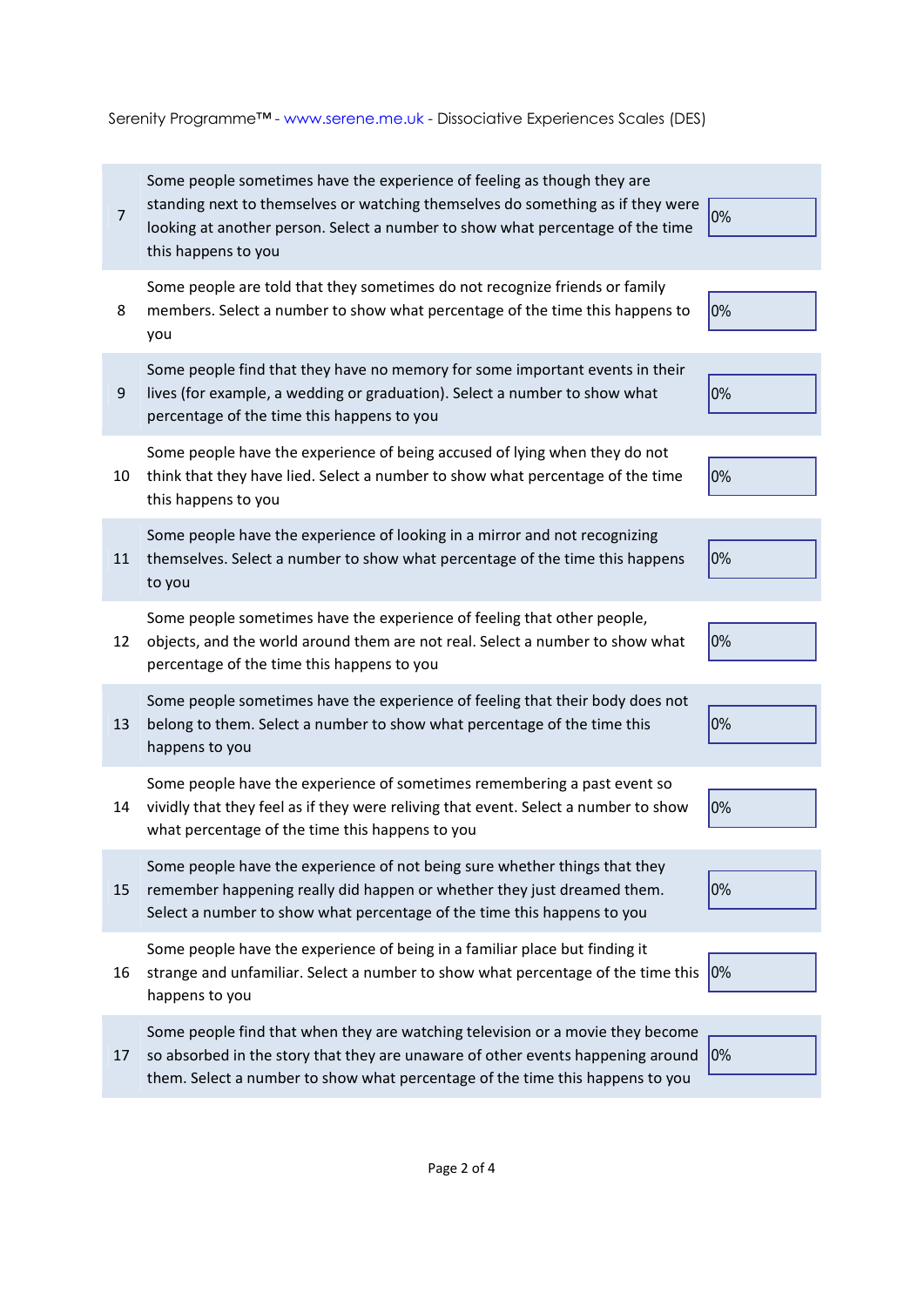Serenity Programme™ - www.serene.me.uk - Dissociative Experiences Scales (DES)

| 18 | Some people sometimes find that they become so involved in a fantasy or<br>daydream that it feels as though it were really happening to them. Select a<br>number to show what percentage of the time this happens to you                                                                                                       | 0% |
|----|--------------------------------------------------------------------------------------------------------------------------------------------------------------------------------------------------------------------------------------------------------------------------------------------------------------------------------|----|
| 19 | Some people find that they are sometimes able to ignore pain. Select a number to<br>show what percentage of the time this happens to you                                                                                                                                                                                       | 0% |
| 20 | Some people find that they sometimes sit staring off into space, thinking of<br>nothing, and are not aware of the passage of time. Select a number to show what<br>percentage of the time this happens to you                                                                                                                  | 0% |
| 21 | Some people sometimes find that when they are alone they talk out loud to<br>themselves. Select a number to show what percentage of the time this happens<br>to you                                                                                                                                                            | 0% |
| 22 | Some people find that in one situation they may act so differently compared with<br>another situation that they feel almost as if they were different people. Select a<br>number to show what percentage of the time this happens to you                                                                                       | 0% |
| 23 | Some people sometimes find that in certain situations they are able to do things<br>with amazing ease and spontaneity that would usually be difficult for them (for<br>example, sports, work, social situations, etc.). Select a number to show what<br>percentage of the time this happens to you                             | 0% |
| 24 | Some people sometimes find that they cannot remember whether they have<br>done something or have just thought about doing that thing (for example, not<br>knowing whether they have just mailed a letter or have just thought about<br>mailing it). Select a number to show what percentage of the time this happens to<br>you | 0% |
| 25 | Some people find evidence that they have done things that they do not<br>remember doing. Select a number to show what percentage of the time this<br>happens to you                                                                                                                                                            | 0% |
| 26 | Some people sometimes find writings, drawings, or notes among their belongings<br>that they must have done but cannot remember doing. Select a number to show<br>what percentage of the time this happens to you                                                                                                               | 0% |
| 27 | Some people find that they sometimes hear voices inside their head that tell<br>them to do things or comment on things that they are doing. Select a number to<br>show what percentage of the time this happens to you                                                                                                         | 0% |
| 28 | Some people sometimes feel as if they are looking at the world through a fog so<br>that people or objects appear far away or unclear. Select a number to show what<br>percentage of the time this happens to you                                                                                                               | 0% |